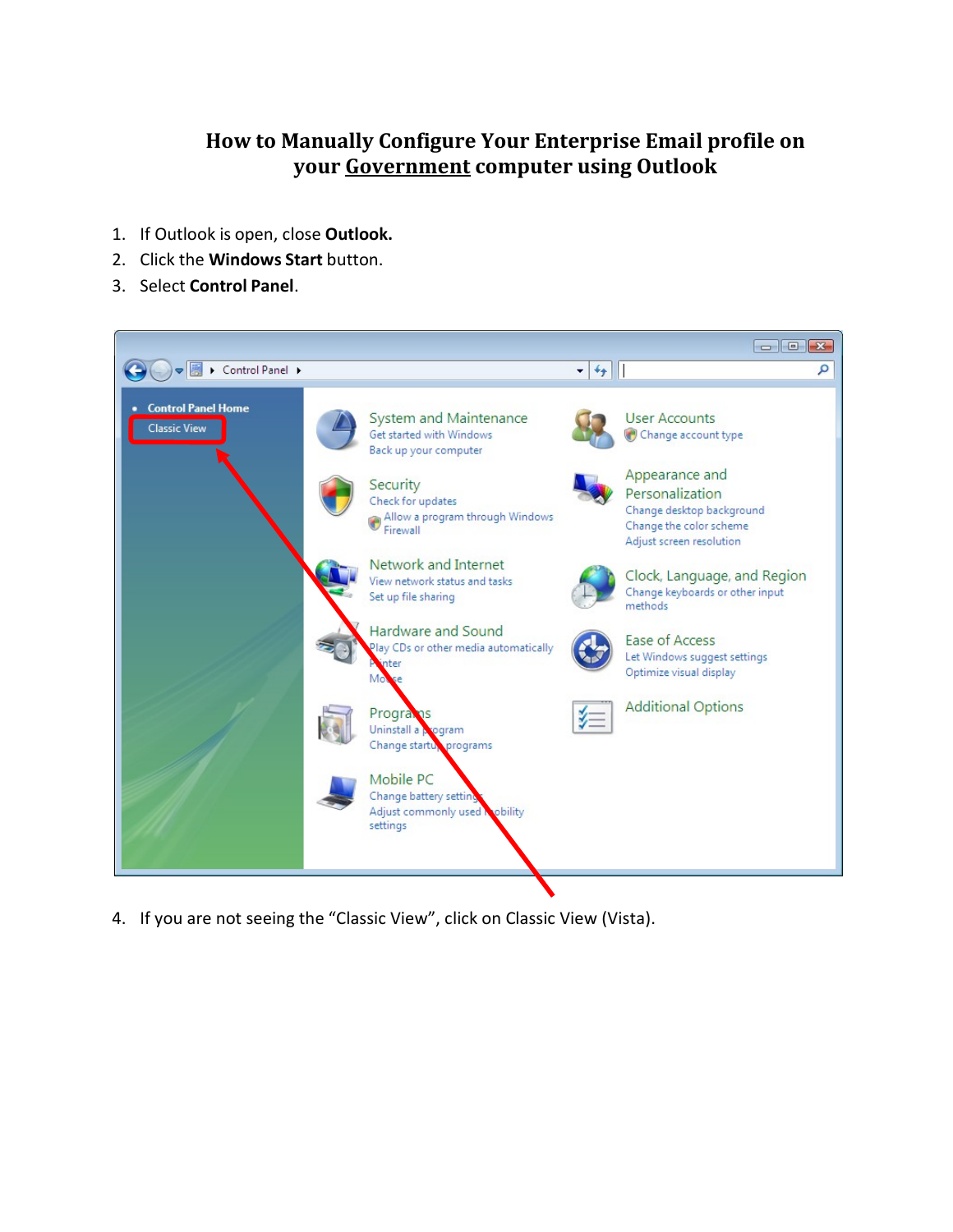

4a. If you are not seeing "Mail" or "Mail (32-bit)," click on Small icons. (Windows 7)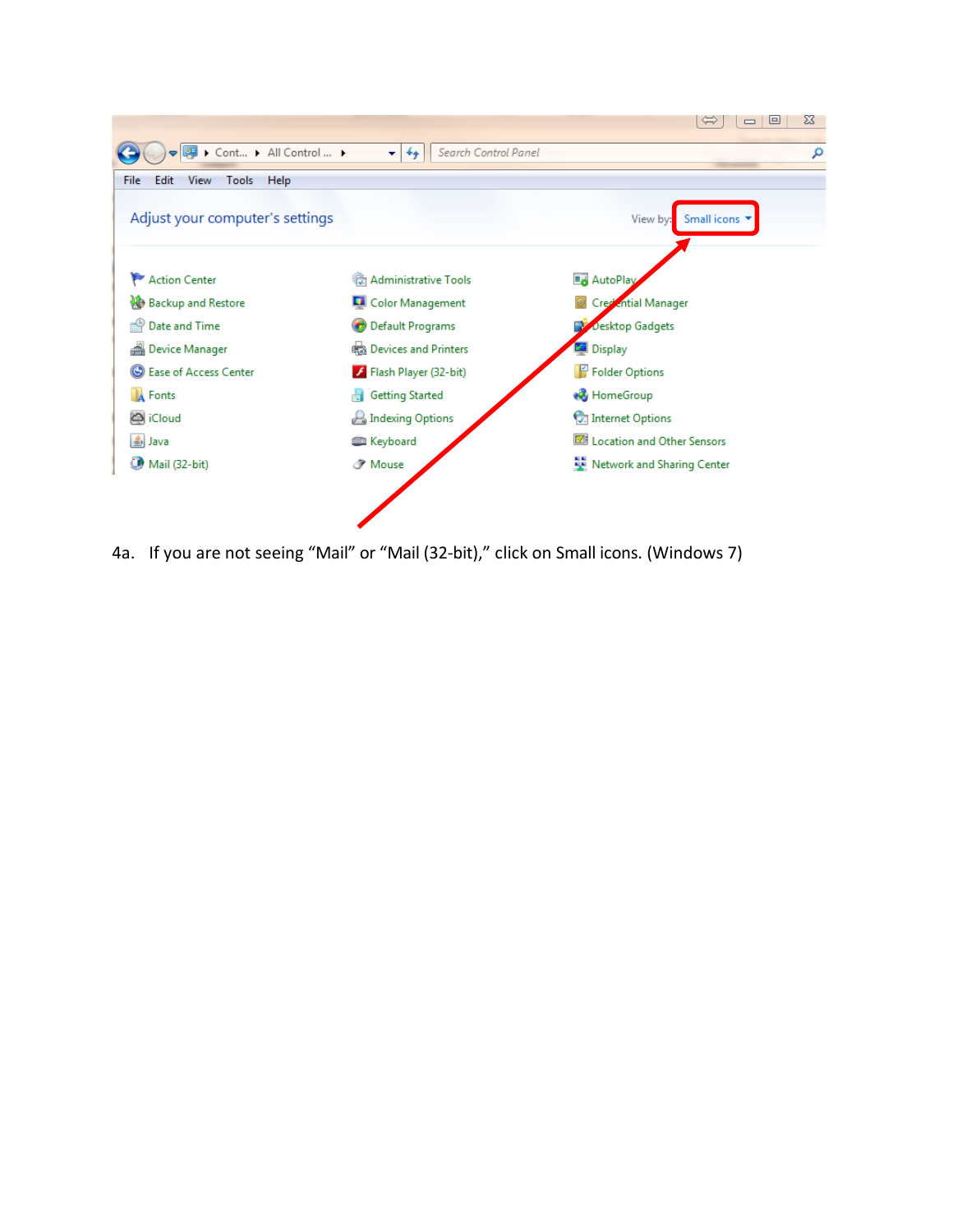|                           |                             |                           |                      |                          |                             |                                                    |                     | $\begin{array}{c c c c c c} \hline \multicolumn{3}{c }{\mathbf{C}} & \multicolumn{3}{c }{\mathbf{X}} \end{array}$ |
|---------------------------|-----------------------------|---------------------------|----------------------|--------------------------|-----------------------------|----------------------------------------------------|---------------------|-------------------------------------------------------------------------------------------------------------------|
| Control Panel >           |                             |                           |                      |                          | Search<br>$+$<br>▼.         |                                                    |                     | ٩                                                                                                                 |
| <b>Control Panel Home</b> | Name                        | Category                  |                      |                          |                             |                                                    |                     |                                                                                                                   |
| • Classic View            |                             |                           |                      |                          |                             |                                                    |                     |                                                                                                                   |
|                           | Add<br>Hardware             | Administrat<br>Tools      | AutoPlay             | Backup and<br>Restore C  | Bluetooth<br><b>Devices</b> | Color<br>Management                                | Date and<br>Time    |                                                                                                                   |
|                           |                             | DCF                       |                      |                          | '∕≔                         |                                                    |                     |                                                                                                                   |
|                           | Default<br>Programs         | Dell<br>ControlPoint      | Device<br>Manager    | Ease of<br>Acce          | <b>Folder</b><br>Options    | Fonts                                              | Game<br>Controllers | Ξ                                                                                                                 |
|                           |                             |                           |                      |                          |                             |                                                    |                     |                                                                                                                   |
|                           | <b>IDT</b> Audio<br>Control | Indexing<br>Options       | Intel®<br>PROSet/Wir | Internet<br>Options      | <b>iSCSI</b> Initiator      | Keyboard                                           | Mail                |                                                                                                                   |
|                           |                             |                           |                      |                          |                             |                                                    |                     |                                                                                                                   |
|                           | Mouse                       | Network and<br>Sharing Ce | <b>Offline Files</b> | Pen app<br>Input Devices | Me                          | People Near Performance Personaliz<br>Informatio   |                     |                                                                                                                   |
|                           |                             |                           |                      |                          |                             |                                                    |                     |                                                                                                                   |
|                           | Phone and<br>Modem          | wer<br>Options            | Printers             | Problem<br>Reports a     | Programs                    | Regional and Scanners and<br>and Features Language | Cameras             |                                                                                                                   |
|                           |                             |                           |                      |                          |                             | $\blacksquare$                                     | 三目                  |                                                                                                                   |

5. Click on **Mail**.



6. Click on **Show Profiles**.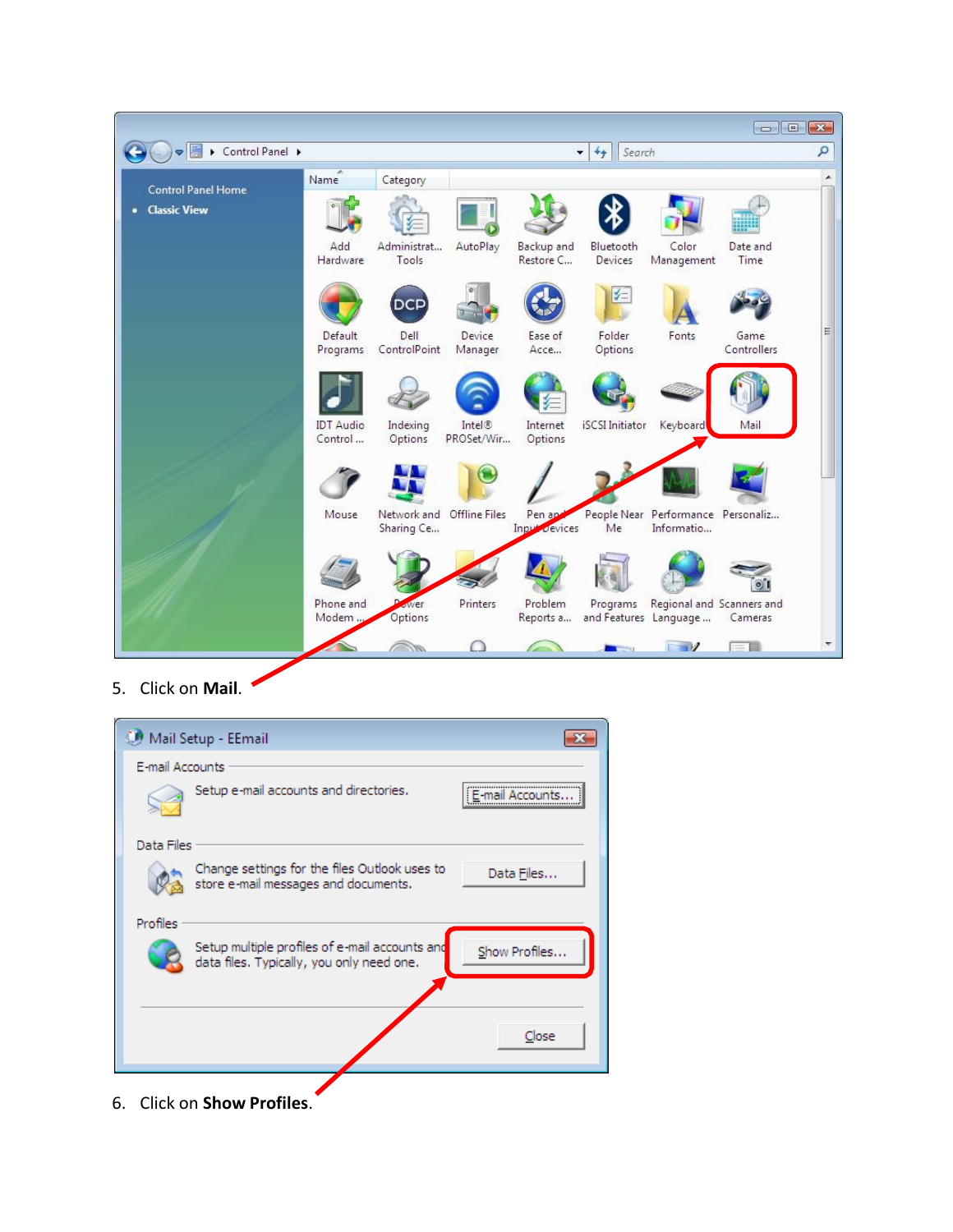| <b>Mail</b><br>$\rightarrow$                                                                                              |  |
|---------------------------------------------------------------------------------------------------------------------------|--|
| General                                                                                                                   |  |
| The following profiles are set up on this computer:                                                                       |  |
| <b>Outlook</b>                                                                                                            |  |
| Properties<br>Remove<br>Copy<br>Add                                                                                       |  |
| When starting Microsoft Office Outlook, use this profile:<br>C Prompt for a profile to be used<br>Always use this profile |  |
| Outlook<br>$\blacktriangledown$                                                                                           |  |
| Cancel<br>ОК<br>Apply                                                                                                     |  |
| Select the setting for "Prompt for a profile to be used".<br>7.                                                           |  |

8. Ensure your primary profile is selected (usually this is "Outlook"), then click **Copy**.

| <b>New Profile</b>                                |              |
|---------------------------------------------------|--------------|
| Create New Profile                                | ΩK<br>Cancel |
| Profile Name:<br>EEmail                           |              |
| Type <b>EEmail</b> in the Profile Name box.<br>9. |              |
| 10. Click OK.                                     |              |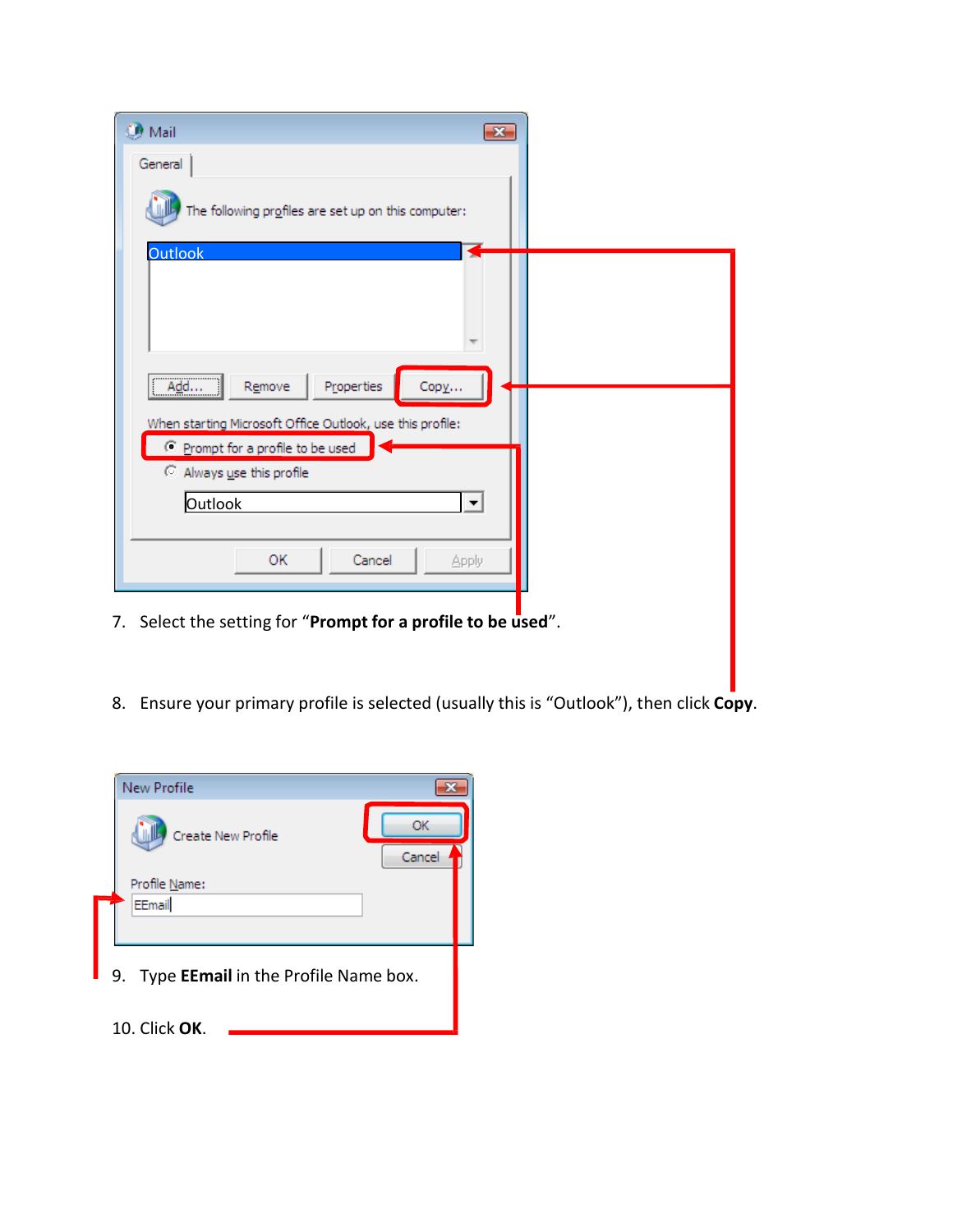11. Select the EEmail profile you just created, and select **Properties**.

| $\blacksquare$ Mail                                       |
|-----------------------------------------------------------|
| General                                                   |
| The following profiles are set up on this computer:       |
| Outlook<br>∸                                              |
| <b>EEmail</b>                                             |
|                                                           |
| Properties<br>Remove<br>Conv<br>Add                       |
| When starting Microsoft Office Outlook, use this profile: |
| C Prompt for a profile to be used                         |
| Always use this profile                                   |
|                                                           |
| EEmail                                                    |
|                                                           |
| ОК<br>Cancel<br>Apply                                     |
|                                                           |

12. Click **Email Accounts…**.

| E-mail Accounts |                                                                                       |                 |
|-----------------|---------------------------------------------------------------------------------------|-----------------|
|                 | Setup e-mail accounts and directories.                                                | E-mail Accounts |
| Data Files      |                                                                                       |                 |
|                 | Change settings for the files Outlook uses to<br>store e-mail messages and documents. | Data Files      |
|                 |                                                                                       |                 |
|                 |                                                                                       |                 |
|                 |                                                                                       |                 |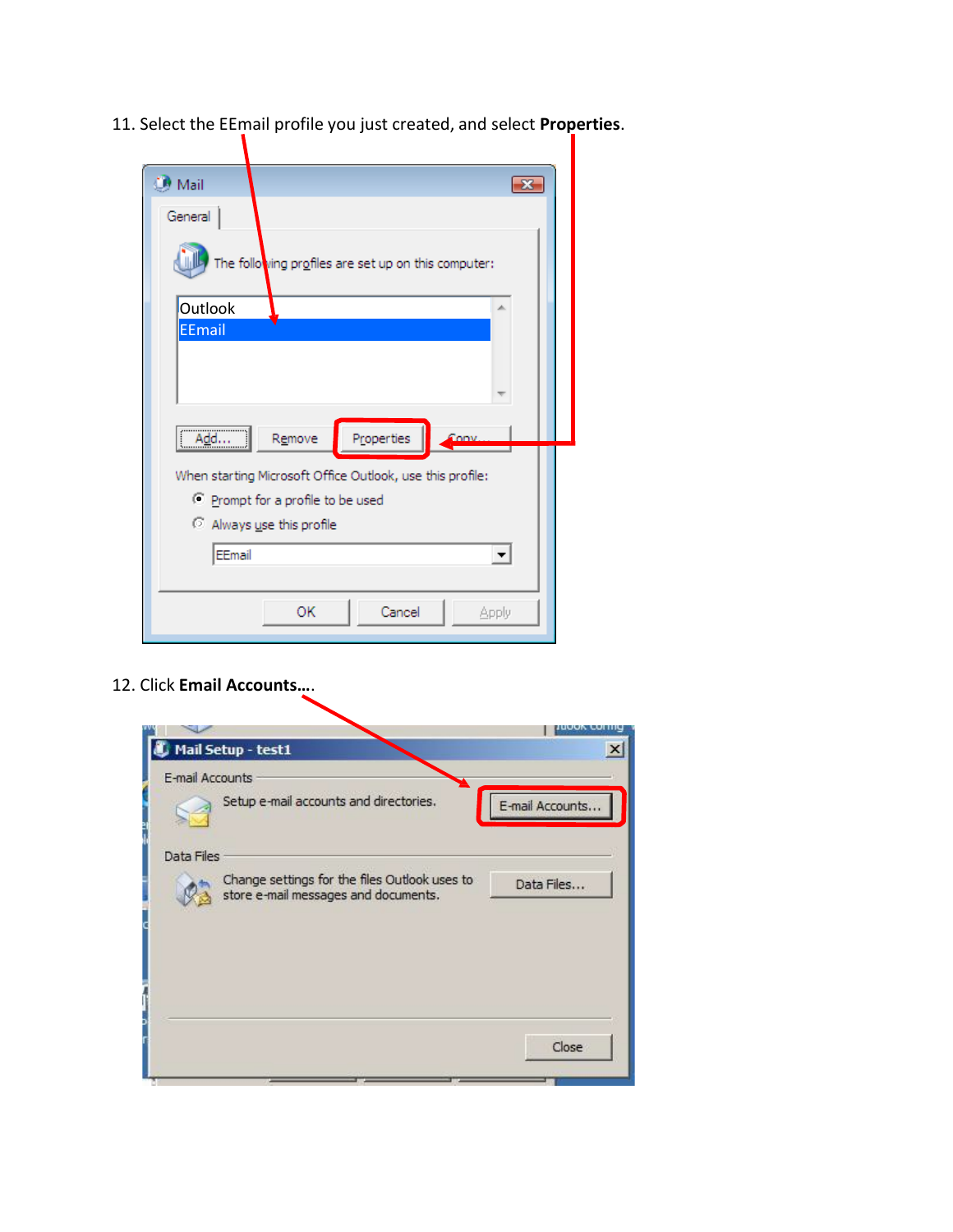13. On the E-mail tab, select the Exchange account, click **Remove** then select **Yes** to the question whether you are sure you want to remove the account**.**

| <b>Account Settings</b><br><b>E-mail Accounts</b><br>You can add or remove an account You can select an account and change its settings.<br>Data Files   RSS Feeds   SharePoint Lists   Address Books<br>E-mail<br>New X Repair T Change . Set as Default X Remove<br>Type<br>Name<br>Exchange (send from this account by default)<br>peter.c.barday@conus.army.mil<br>Selected e-mail account delivers new e-mail messages to the following location:<br>Mailbox - Barclay, Peter C LTC MIL USA CIO/G-6\Inbox<br>in data file C:\Users\bardaypc\AppData\Local\Microsoft\Outlook\outlook0.ost<br>Close |  |
|--------------------------------------------------------------------------------------------------------------------------------------------------------------------------------------------------------------------------------------------------------------------------------------------------------------------------------------------------------------------------------------------------------------------------------------------------------------------------------------------------------------------------------------------------------------------------------------------------------|--|
|                                                                                                                                                                                                                                                                                                                                                                                                                                                                                                                                                                                                        |  |
|                                                                                                                                                                                                                                                                                                                                                                                                                                                                                                                                                                                                        |  |
|                                                                                                                                                                                                                                                                                                                                                                                                                                                                                                                                                                                                        |  |
|                                                                                                                                                                                                                                                                                                                                                                                                                                                                                                                                                                                                        |  |
|                                                                                                                                                                                                                                                                                                                                                                                                                                                                                                                                                                                                        |  |
|                                                                                                                                                                                                                                                                                                                                                                                                                                                                                                                                                                                                        |  |
|                                                                                                                                                                                                                                                                                                                                                                                                                                                                                                                                                                                                        |  |
|                                                                                                                                                                                                                                                                                                                                                                                                                                                                                                                                                                                                        |  |
|                                                                                                                                                                                                                                                                                                                                                                                                                                                                                                                                                                                                        |  |
|                                                                                                                                                                                                                                                                                                                                                                                                                                                                                                                                                                                                        |  |
|                                                                                                                                                                                                                                                                                                                                                                                                                                                                                                                                                                                                        |  |
|                                                                                                                                                                                                                                                                                                                                                                                                                                                                                                                                                                                                        |  |
|                                                                                                                                                                                                                                                                                                                                                                                                                                                                                                                                                                                                        |  |
|                                                                                                                                                                                                                                                                                                                                                                                                                                                                                                                                                                                                        |  |
|                                                                                                                                                                                                                                                                                                                                                                                                                                                                                                                                                                                                        |  |
|                                                                                                                                                                                                                                                                                                                                                                                                                                                                                                                                                                                                        |  |
|                                                                                                                                                                                                                                                                                                                                                                                                                                                                                                                                                                                                        |  |
|                                                                                                                                                                                                                                                                                                                                                                                                                                                                                                                                                                                                        |  |
|                                                                                                                                                                                                                                                                                                                                                                                                                                                                                                                                                                                                        |  |
|                                                                                                                                                                                                                                                                                                                                                                                                                                                                                                                                                                                                        |  |
|                                                                                                                                                                                                                                                                                                                                                                                                                                                                                                                                                                                                        |  |
|                                                                                                                                                                                                                                                                                                                                                                                                                                                                                                                                                                                                        |  |
|                                                                                                                                                                                                                                                                                                                                                                                                                                                                                                                                                                                                        |  |
|                                                                                                                                                                                                                                                                                                                                                                                                                                                                                                                                                                                                        |  |
|                                                                                                                                                                                                                                                                                                                                                                                                                                                                                                                                                                                                        |  |
|                                                                                                                                                                                                                                                                                                                                                                                                                                                                                                                                                                                                        |  |
|                                                                                                                                                                                                                                                                                                                                                                                                                                                                                                                                                                                                        |  |
|                                                                                                                                                                                                                                                                                                                                                                                                                                                                                                                                                                                                        |  |
|                                                                                                                                                                                                                                                                                                                                                                                                                                                                                                                                                                                                        |  |
|                                                                                                                                                                                                                                                                                                                                                                                                                                                                                                                                                                                                        |  |

## 14. Select **New.**

| Acco <mark>unt Settings</mark>                                     |                                                                                      | $\times$ |
|--------------------------------------------------------------------|--------------------------------------------------------------------------------------|----------|
| <b>E-mail Accounts</b>                                             | You can add or remove an account. You can select an account and change its settings. |          |
| E-mail   Data Files   RSS Feeds   SharePoint Lists   Address Books | New R Repair T Change O Set as Default X Remove 4 &                                  |          |
| Name                                                               | Type                                                                                 |          |
|                                                                    |                                                                                      |          |
|                                                                    |                                                                                      |          |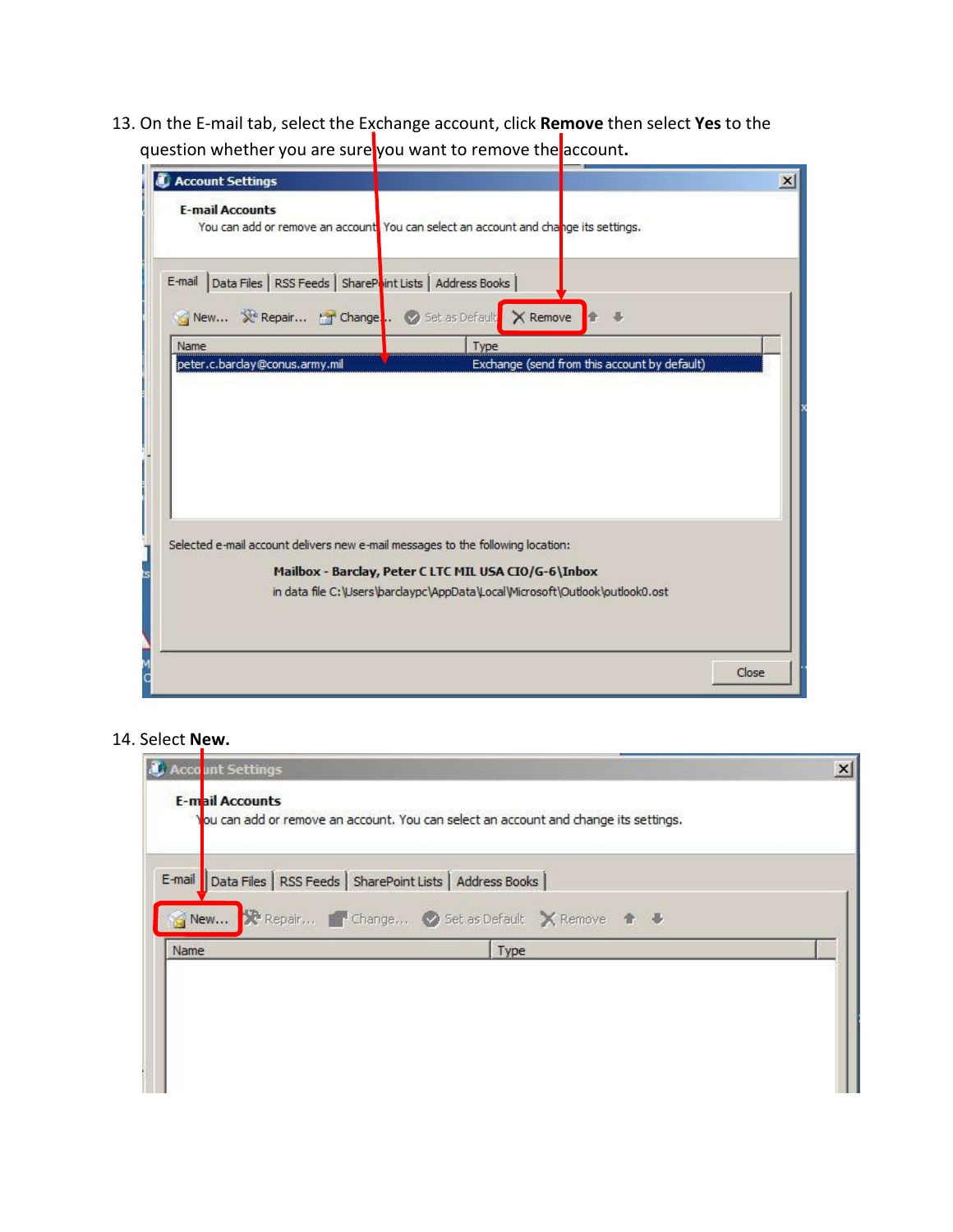| Add New E-mail Account              |                                                                                                                                                              | $\mathbf{x}$ |
|-------------------------------------|--------------------------------------------------------------------------------------------------------------------------------------------------------------|--------------|
| <b>Auto Account Setup</b>           | Clicking Next will contact your e-mail server and configure your Internet service provider or Microsoft<br>Exchange server account settings.                 |              |
| Your Name:                          | John A Smith<br>Example: Barbara Sankovic                                                                                                                    |              |
| <b>E-mail Address:</b>              | john.a.smith.ctr@mail.mil<br>Example: barbara@contoso.com                                                                                                    |              |
| Password:<br><b>Retype Password</b> |                                                                                                                                                              |              |
|                                     | Type the password your Internet service provider has given you.                                                                                              |              |
|                                     |                                                                                                                                                              |              |
|                                     | Manually configure server settings or additional server types                                                                                                |              |
|                                     | Next<br>Cancel<br>$Back$                                                                                                                                     |              |
|                                     |                                                                                                                                                              |              |
|                                     | 15. Type your <b>Name</b> using "First MI Last" format. (This is just a system aid. It will get<br>updated to the correct display name upon auto discovery.) |              |

- 16. Type your **Enterprise Email address** using @mail.mil.
	- Example**: [john.a.smith.ctr@mail.mil](mailto:john.a.smith.ctr@mail.mil)** or

**john.a.smith.mil@mail.mil**

NOTE: Do **NOT** type a password

17. Click **Next**.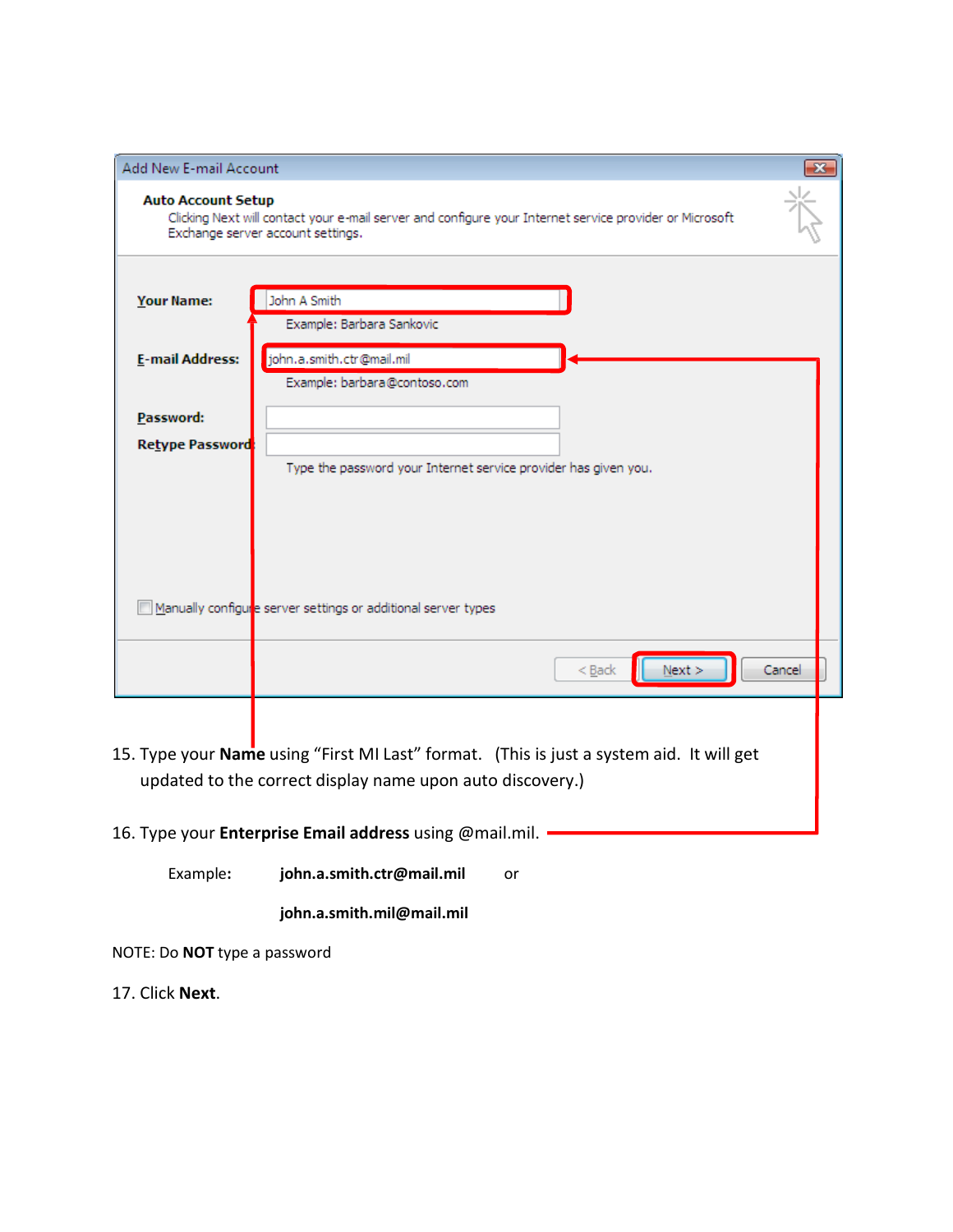| Windows Security                                                       |  |
|------------------------------------------------------------------------|--|
| Microsoft Office Outlook<br>Connecting to server autodiscover.mail.mil |  |
| User name<br>Password<br>Domain: ADMIN                                 |  |
| JOHNSON.CHRISTINE.ANN<br>Smart card credential                         |  |
| Remember my credentials                                                |  |
| OK<br>Cancel                                                           |  |

18. You should now see an "Add New E-mail Account" dialogue box appear and being to step through a series of steps to configure your account. When the authentication box pops up, select your **Smart Card Credential**. NOTE: If you are dual persona, you'll need to select the 16 digit certificate, NOT the 10 digit certificate.

| <b>Windows Security</b>                                                |  |
|------------------------------------------------------------------------|--|
| Microsoft Office Outlook<br>Connecting to server autodiscover.mail.mil |  |
| Use another account                                                    |  |
| JOHNSON.CHRISTINE.ANN<br>Smart card credential<br>1 DOOAOD COE GA      |  |
| Remember my credentials                                                |  |
| OK<br>Cancel                                                           |  |
|                                                                        |  |

19. Enter your **PIN** then click **OK**.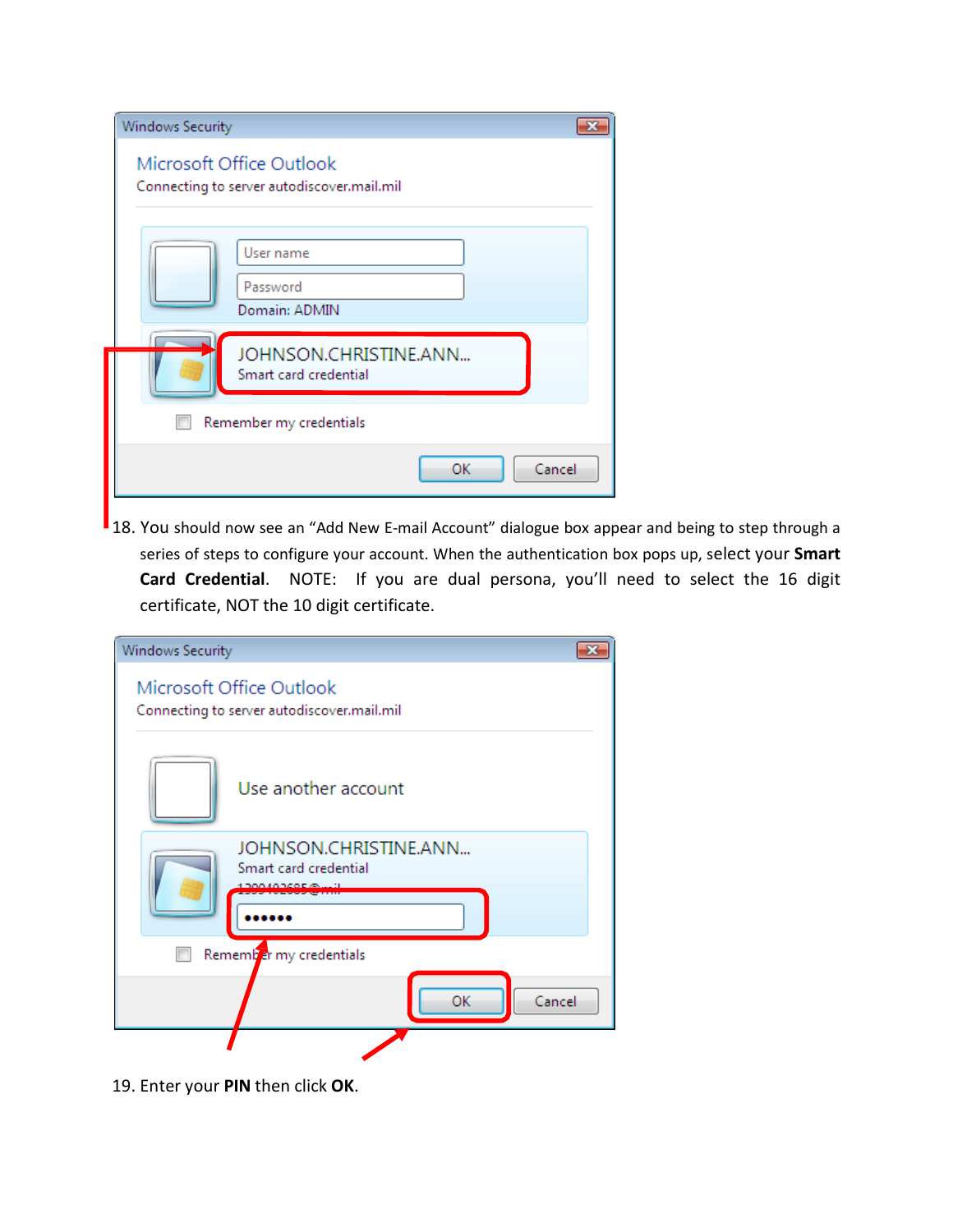

20. The wizard should now go through a series of steps in an "Add New E-mail Account" dialogue box similar to the one above.

21. The authentication dialogue box will appear a second time. This is normal and should be expected. Remember, if you are dual persona, you'll need to select the 16 digit certificate, NOT the 10 digit certificate.



22. Enter your **PIN** then click **OK**.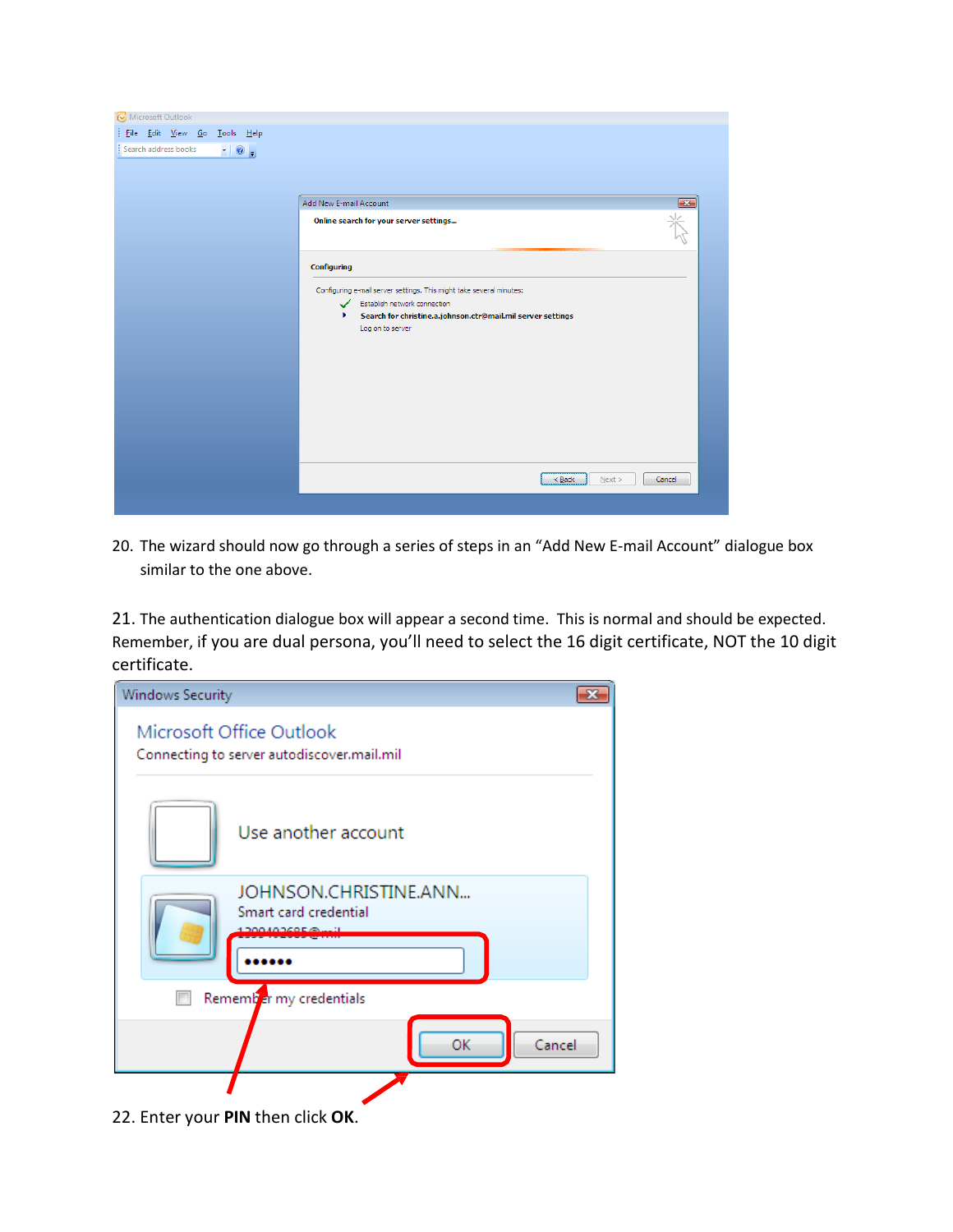

- 23. When all three steps have completed successfully, click **Finish**. Your profile is configured. Now you must launch Outlook in order to use it.
- 24. Click (or double-click) **Outlook** to start email.

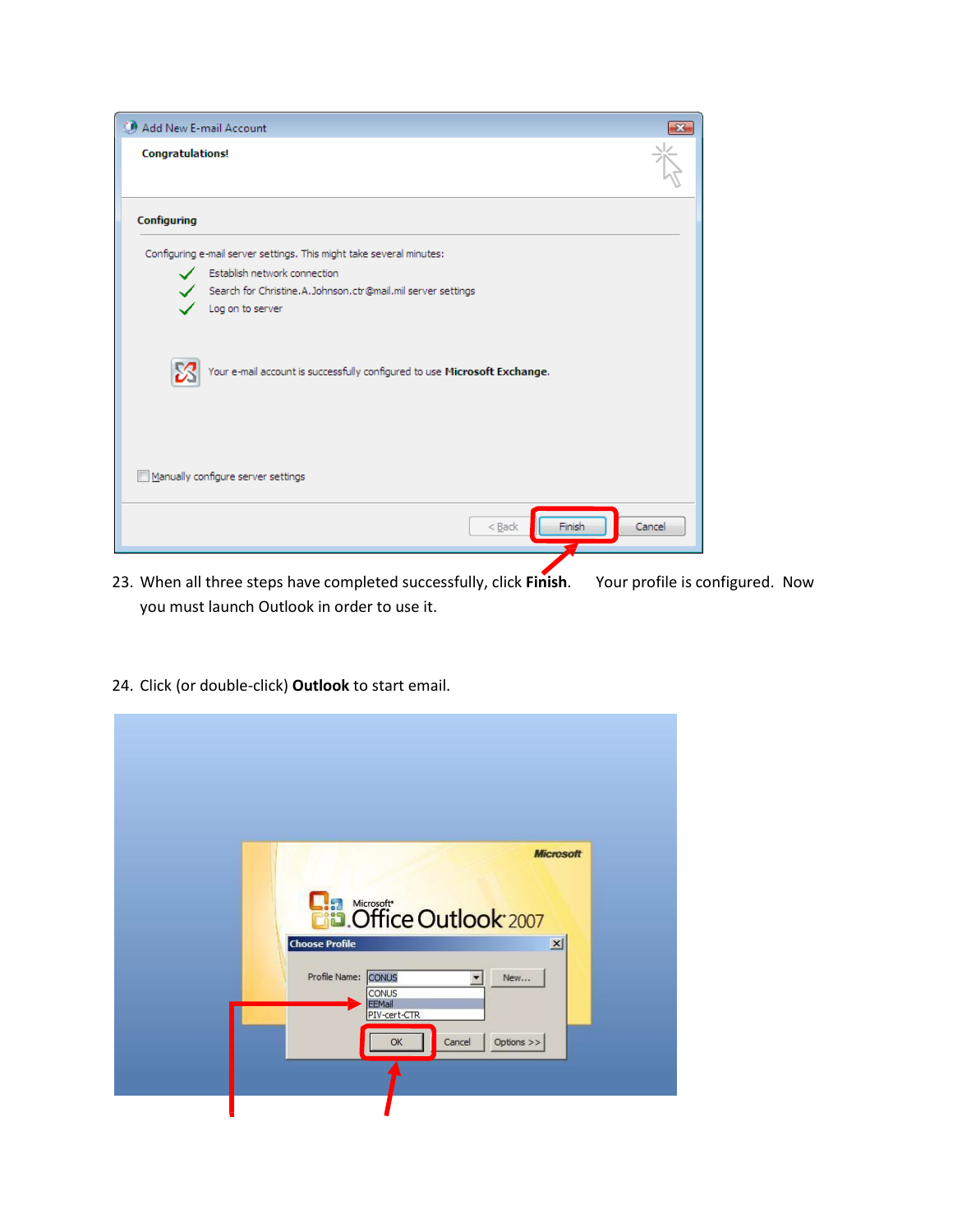25. Select the **EEmail** profile and click **OK**.

| <b>Windows Security</b>                                                |                       |
|------------------------------------------------------------------------|-----------------------|
| Microsoft Office Outlook<br>Connecting to server autodiscover.mail.mil |                       |
| User name<br>Password<br>Domain: ADMIN                                 |                       |
| Smart card credential                                                  | JOHNSON.CHRISTINE.ANN |
| Remember my credent <sup>als</sup>                                     |                       |
|                                                                        | Cancel<br>ОК          |

26. Select your **Smart Card Credential**. Remember, if you are dual persona, you'll need to select the 16 digit certificate, NOT the 10 digit certificate.

| <b>Windows Security</b>                                                |  |
|------------------------------------------------------------------------|--|
| Microsoft Office Outlook<br>Connecting to server autodiscover.mail.mil |  |
| Use another account                                                    |  |
| JOHNSON.CHRISTINE.ANN<br>Smart card credential                         |  |
| Remember my credentials                                                |  |
| Cancel<br>ОΚ                                                           |  |
|                                                                        |  |

27. Enter your **PIN** then Click **OK**.